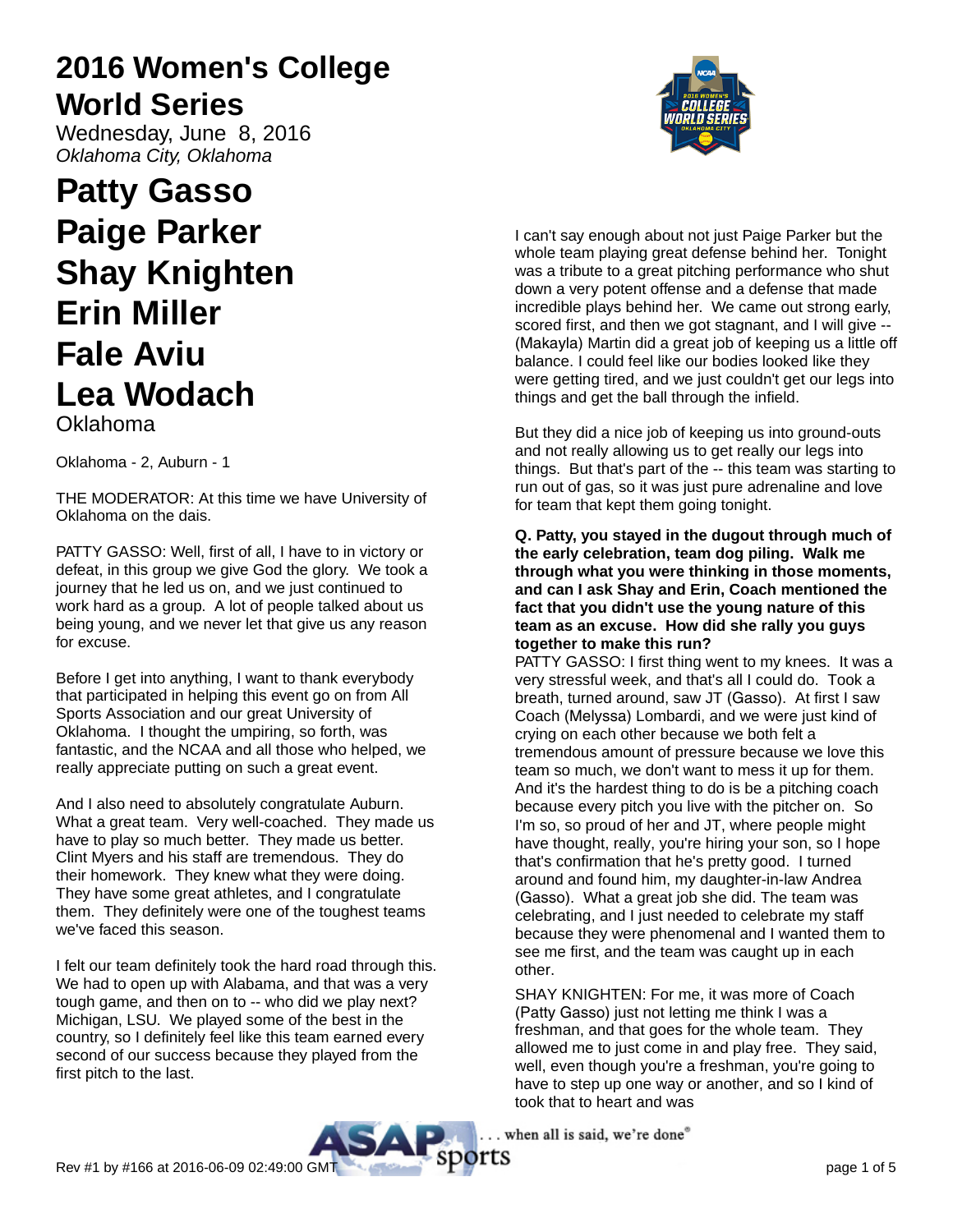like, okay, I've got you guys. I'm going to figure this out. Even though I'm a freshman I'm not going to be too big, do anything out of what I've already done, and just help you guys to the best of my ability, and I couldn't thank Coach or the seniors or anybody else on my team enough for it.

ERIN MILLER: Yeah, I think the first thing that Coach mentioned when this year started was that we're never going to use the excuse that we were young and that kind of set the stakes for the rest of the year. Our mantra for the year was team. We lost some really good seniors, and we weren't going to let that defeat us, and I think this team really took that upon themselves to prove to the nation that we can do it without those big names. Our freshmen absolutely stepped up. They played like veterans the entire year. They're going to do some amazing things in years to come.

**Q. Patty, you had to make a tough decision yesterday, and of course things didn't work out in the end, but you had Parker come back and she was outstanding today, which proves, again, you're one of the best coaches in the country. Your decisions, you're always convinced in what you're going to do. But still, when you woke up today and you got ready today, were you feeling pretty good about things?**

PATTY GASSO: Yeah, yeah. It was a tough deal, but I -- and I appreciate your comments, but it was a team decision. I mean, I talked with our coaching staff. We shared it with the team. We talked with Paige (Parker). It was about her gas tank and where it was, and I think now we can talk about it. Are you okay with that? I think Paige would tell you that she was yesterday - when she threw the first game against Auburn, her tank was about half full, so to be half-full and beating them, that's pretty big because they're just a very, very good offense.

When I talked to her on Tuesday morning after an ice bath, I think it was at a third of a tank, which is not enough to beat that team. And if we would have tried and put her out there, even in the third when we had a lead, I don't know that -- my heart is with this kid first, and to put her in a non-winning potential situation, I couldn't do that because she helped us get here. So it was, you know, we're going to do the best we can to win that game on Tuesday, give her rest. The only way I would have brought her in is if we would have scored and she saw her go down late.

The fact that we didn't score and we didn't use her, I sent her a text this morning, and she didn't answer it, so it scared me a little bit. But I think her comment was 75 percent, and when you add adrenaline in that, you

probably get to 85 to 90 percent, and that would give us a chance to win a championship.

Thank you, Paige, for filling your gas tank.

#### **Q. I know you all dream of playing here, but just what did it mean to you all to be able to celebrate this in front of all that crimson?**

PAIGE PARKER: It was one of the most fantastic feelings that I've ever had in my whole life. Our fans this year have been so vital to all of the things that we've done. They've supported us so much, and to have all of them here and to have all of our families here, as well, just meant so much to us, and it was just incredible to get to share this feeling with them, as well.

SHAY KNIGHTEN: Sooner Nation, I don't even know what to say about them. They're incredible. To look up in between innings, even during an inning, to see them smiling down at us saying you guys got this, yelling for us, screaming for us, doing whatever they can to keep us going, it's huge for us, and we couldn't thank them any more and I couldn't thank them any more, especially being a freshman, seeing this first hand, it's unbelievable, especially seeing them on TV. You always want to be in that position, and for me to see that, it's huge.

ERIN MILLER: Yeah, I would say the connection this team has with their fans is very, very special. We have something that a lot of programs don't, and that's Sooner tradition. This university is something incredible, and I think anyone that's a part of it could say that.

As a senior, I can't thank our fans enough. Playing here has been the greatest four years of my life.

FALE AVIU: Sooner Nation has been amazing, just looking up there into the stands like Shay (Knighten) was saying and seeing everyone's hands up knowing that they got us and we got them was just so much fun, and being a freshman and seeing that and being a part of this was such an amazing feeling.

LEA WODACH: I have to agree with everyone. Just looking out and seeing all the red, especially from behind home, I get a cool view of the whole outfield packed with crimson and cream. There's nothing better than that. And I know at one point, too, we had the infield and the outfield screaming Boomer Sooner, and at that point I'm like, we're in this we got this. No matter what happens, our fans are behind us, and there's not a better feeling.

**Q. Paige, as it turns out obviously you were healthy and fully rested today. How big was it for those**

. when all is said, we're done"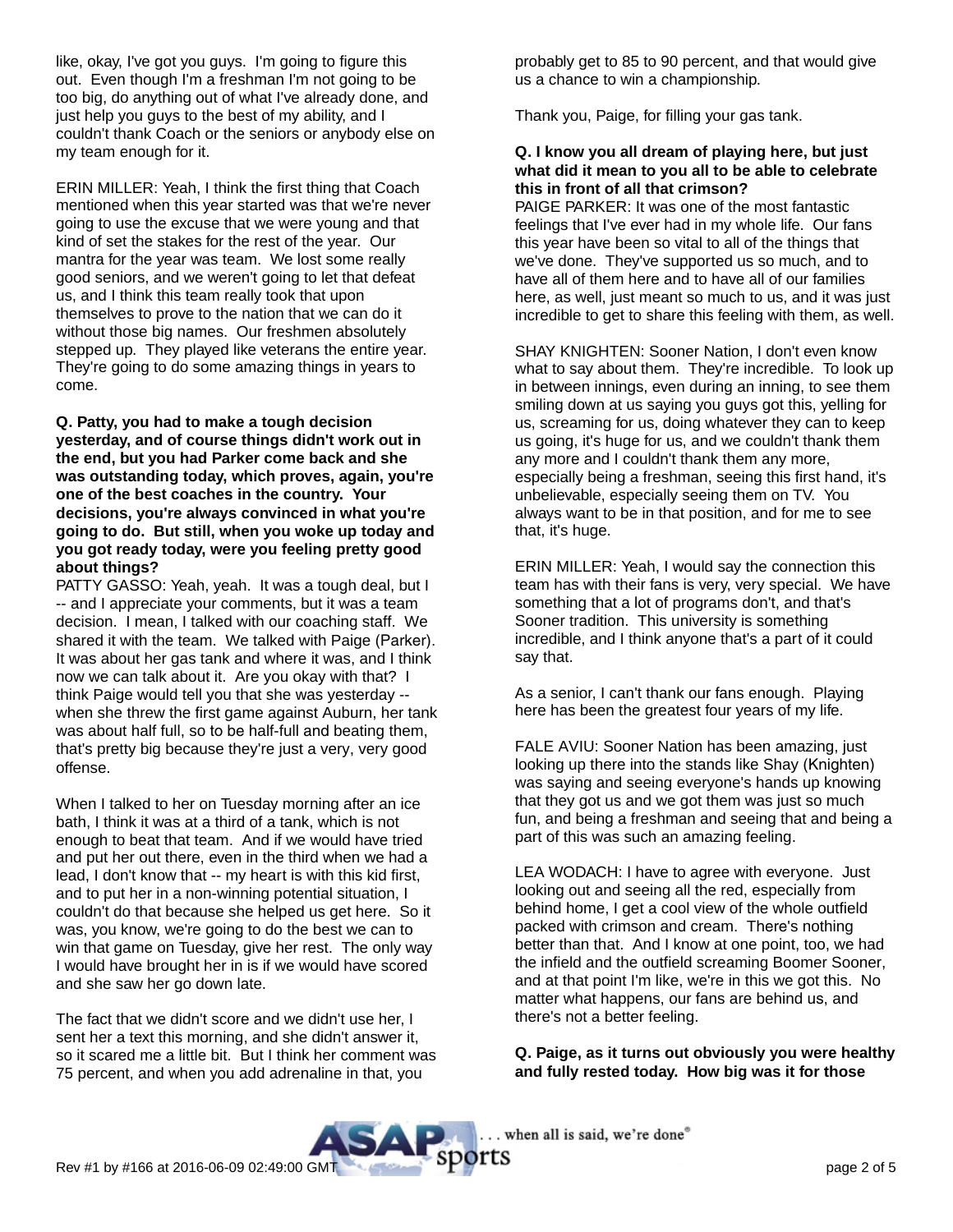#### **two to eat up innings yesterday as it turns out now?**

PAIGE PARKER: Kelsey (Stevens) and Jayden (Chestnut) did a fantastic job yesterday, and I couldn't be more proud of them. They've worked so hard this whole year, and I'm just so proud of the heart and the fight that they showed. You know, after the game they both talked to me, and they were like, go out and do it for the pitching staff. That meant so much to me because we're out in the bullpen, the four of us, every day together, and we see how much each other fight and how much we all work so hard. It was just really special what they did yesterday. Even though we didn't get the outcome that we wanted yesterday, what they did was phenomenal, and I'm just so proud of them.

## **Q. Paige, you retired the final 12 batters you faced. Was there an extra gear you kind of kicked it into, and describe that for us?**

PAIGE PARKER: I definitely think that there was. Their pitcher was doing a great job, and I knew how important it was to keep their offense off balance so that our offense could have a little bit of wiggle room because I know how hard our offense was fighting to score off of her, and she did a great job. So I just kind of took myself to another level and just went into another gear, and I was willing to do whatever I had to to help this team win.

## **Q. Paige, Auburn was talking about they were looking forward to seeing you again because they felt like they kind of had a beat on what you were doing in Game 1. How much were you looking forward to seeing them in Game 3?**

PAIGE PARKER: I was pretty excited. They are a very good offensive team, and they are a very well-coached team, and I knew that they were going to come out and fight. I had to get myself mentally prepared, and I give a lot of credit to Coach Lombardi. This whole year she has worked so hard at preparing us for each team that we were going to face, and she came out and we had a really, really good game plan against them. It was just going out there and executing it. I just give a lot of credit to her and a lot of credit to Lea (Wodach). I couldn't have done anything without the two of them, and our other pitchers, as well.

It's just a testament to how fantastic of a pitching coach Coach Lombardi is.

## **Q. Coach, she's come such full circle when you look at what happened last year in Tuscaloosa. How ironic was the ball was in her hands to win a World Series?**

PATTY GASSO: You know, I'll never forget that moment with Paige in Alabama, truly she went from a girl to a woman in one weekend, and I knew that things would

change for her since she started her sophomore campaign.

I think it's pretty relative how we faced Alabama out in Fullerton. Paige threw well. She did it here again. And just to see her continue to live in another level that -- elite, elite athletes can get there. Not every athlete can. Paige found that place in Alabama last year, and I almost have to be somewhat grateful that we had to go through that experience because we wouldn't be here if she didn't.

**Q. If you go back to January or February, what sense did you have of what this team's potential could be in 2012 and 2013 at the same stage?** PATTY GASSO: They're all laughing. I didn't know. I think at the start of our season we went out to UNLV, and we lost I think our first two games. We were 0-2. We lost to Minnesota and we lost to Washington. It was almost panic from the first weekend. All of us were like, wow, wait, what happened? They were scared, very tight, and I think we just started to understand -- and they're going to laugh when I say this word because every time I say it they laugh, but the word freedom is about what this group is about.

The freedom to make mistakes. They can be good mistakes because you can learn from them, and that is why this group can be so loose because they just can play the way they need to play without me pointing my finger in their face or anybody -- the only reason -- only time I would get on them is if they didn't put out maximum effort. Besides that, we just had to learn a lot, and the more we played the better they got, but they had this tenacious energy about them that they love competition, they love challenges, and they don't like to be beat. They take it very personal.

But them together as a team is so powerful and so strong.

## **Q. Paige, you had some rough early innings that you had runners on and no outs, and it just seemed to almost -- something seemed to galvanize in you in those situations. What was going through your head, your body, just everything in those moments?**

PAIGE PARKER: Just do not -- I just couldn't -- I just was determined to not let them score. I knew how hard our offense was working, and I wanted them to have freedom to play. And so it was just about going out there and in those tough situations being even tougher. Going to another level and just being determined to not let them score.

. when all is said, we're done"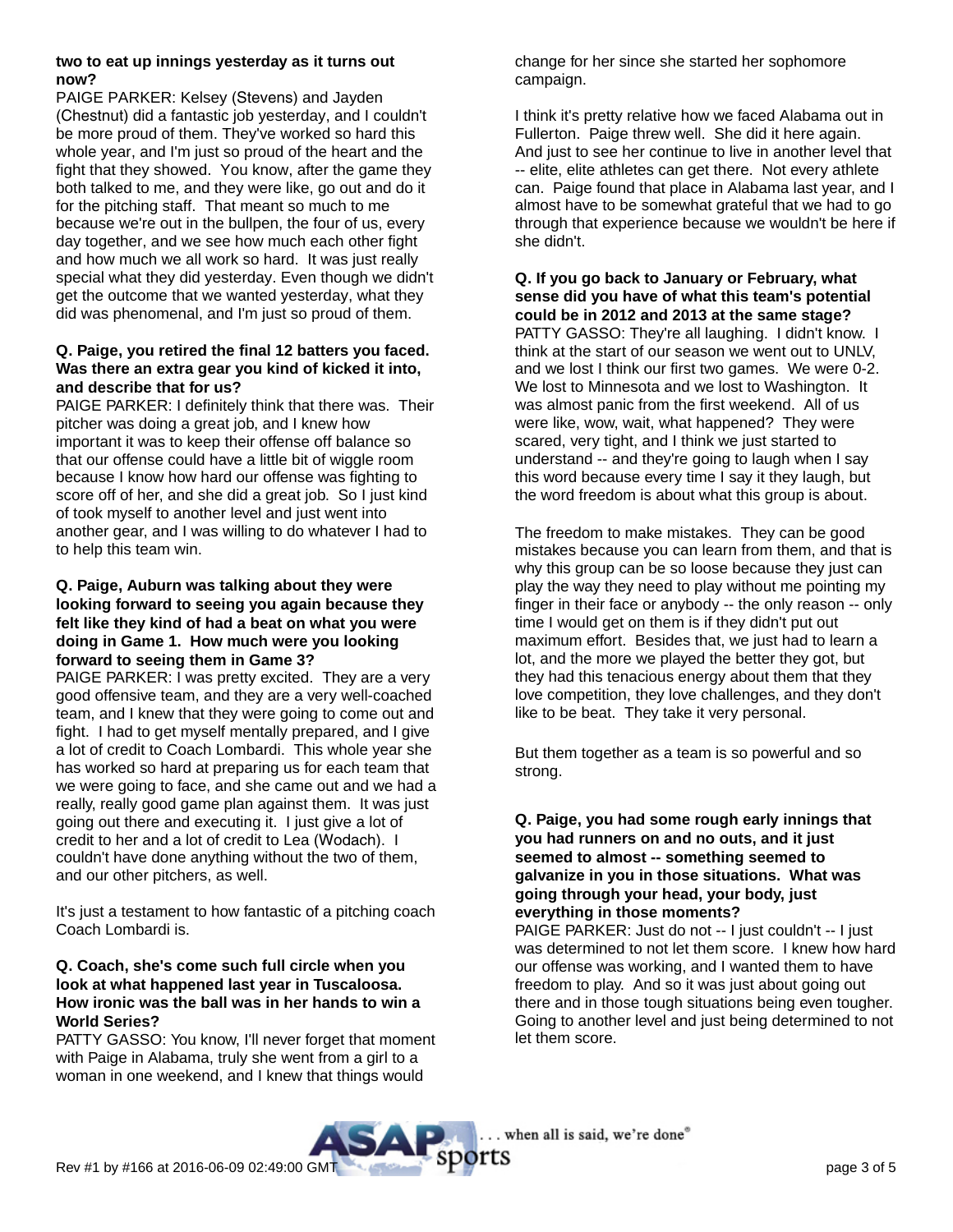**Q. Patty, a lot of the talk recently has been about your freshmen and your underclassmen. Can you talk about the role that your seniors had on this team, and then Erin, can you talk about your role throughout the season and then recently in the last couple of games?**

PATTY GASSO: It was, I think, July or maybe early August, I had Kady Self and Erin Miller come to my house, and we were going to make some coaching changes, and I presented them with the idea of JT (Gasso), and they knew JT, and I needed their blessing and their thumbs up on that, and they did, and they bought in, and they really worked hard to help him fit with his new style, which isn't so new. It's still the same kind of swing plan and so forth, but it has a little more aggressiveness to it. And then we talked about the amount of freshmen we have and how important they're going to be on this team, and they welcomed them with open arms because I don't know when they were freshmen that they were treated the same way, and I think they had an idea, when we're seniors we're not going to be like that. We're going to take them in and we're going to teach them and we're going to love on them and we're going to make them feel welcome and a part of this team, and they knew that they needed to because they're good. They're very talented, and we needed them in the lineup.

It was such an important part of our success. The seniors owned this team. They did it right, from Paris Townsend helping us get involved as a team, and Erin and Kady, Kelsey Stevens, Tori Nirschl, they all kind of bonded together and said, let's see what we can do with this group and leave a legacy and teach them the right way, and we would not be here without them doing that, no question.

ERIN MILLER: I think as a senior class, what we wanted to do was create a new atmosphere, and no matter what the outcome was going to be at the end of the year, we wanted this team to know that this is how a team is supposed to feel, especially with this young class. We knew they were going to be imperative to our success, so bringing them in and making them feel like a part of this group as soon as we could was our ultimate goal.

I think obviously a championship is the icing on the cake, but our goal was really to create a new tradition of this is how Sooner softball lives. We're a unit. We live and die together, and I think we succeeded with that.

**Q. Erin, I just want to ask, against Kansas, your last loss before this series, you said it was laborsome. I think everybody watches you now and doesn't feel that way about this team. What changed?**

# **What did you guys do to make it more fun, make it more enjoyable to be out there on the field?**

ERIN MILLER: I think this whole year we've really focused on letting our personalities shine, having fun, playing loose, playing free (laughter), so I think that has really been something that we've clung to was just being ourselves no matter what the situation is. That was really the talk before this game was don't change who you are; that's how we got to this point. We went back there, and I think that's just who we are. That's how this team lives.

#### **Q. Lea, nobody knows about a pitching performance better than the catcher, so if you could take us through Paige's performance today, and if you could take us through the RBI single, that would be great.**

LEA WODACH: Yeah, Paige (Parker), just from Monday to now just watching film, we worked a lot with Coach Lombardi, us and the pitching staff and broke down their swings just from Monday to today. We spent several hours doing that, and I think we made a few adjustments here and there and she was incredible. I think Paige could admit her changeup, it wasn't working for the past couple of games. We've been struggling with it. A couple of different things, we looked at it, figured it out, and I think that was a big difference in today's game. But yeah, she was just nailing every spot tonight. She had a lot of tight spin, hitting the corners, working with the umpire. I can't say enough about how well she did and how she stepped up, and I know someone commented earlier about how she went to another level with the last 12 batters. Absolutely, she didn't miss. Everything she threw was on point. We had a purpose with every pitch. Going into every batter, she knew I'm going to get this one and we knew how we were going to go at it, and I think she did an awesome job of executing the plan, and hats off to Coach Lombardi, as well, for helping with that.

FALE AVIU: I think when I was going up there, I was thinking just get a base hit, just get on. We had two outs and I got the base hit. I ran it out (laughter), second time, not once but twice. Yeah, I was just trying to beat it out for my teammates and just give it all I had. If I fall, I fall, we still score. So yeah.

**Q. Fale and Shay, it's not long ago you guys were playing travel ball and were finishing up your high school careers. What has the last year of your lives been like culminating with this tonight?** SHAY KNIGHTEN: Well, for me and Fale (Aviu), we were on, I guess, rival travel ball teams, and we all know how that one turned out. But to be Fale's teammate, it's incredible. I think for both of us, this year has turned our worlds around. We see a whole new light. We see what

. when all is said, we're done®